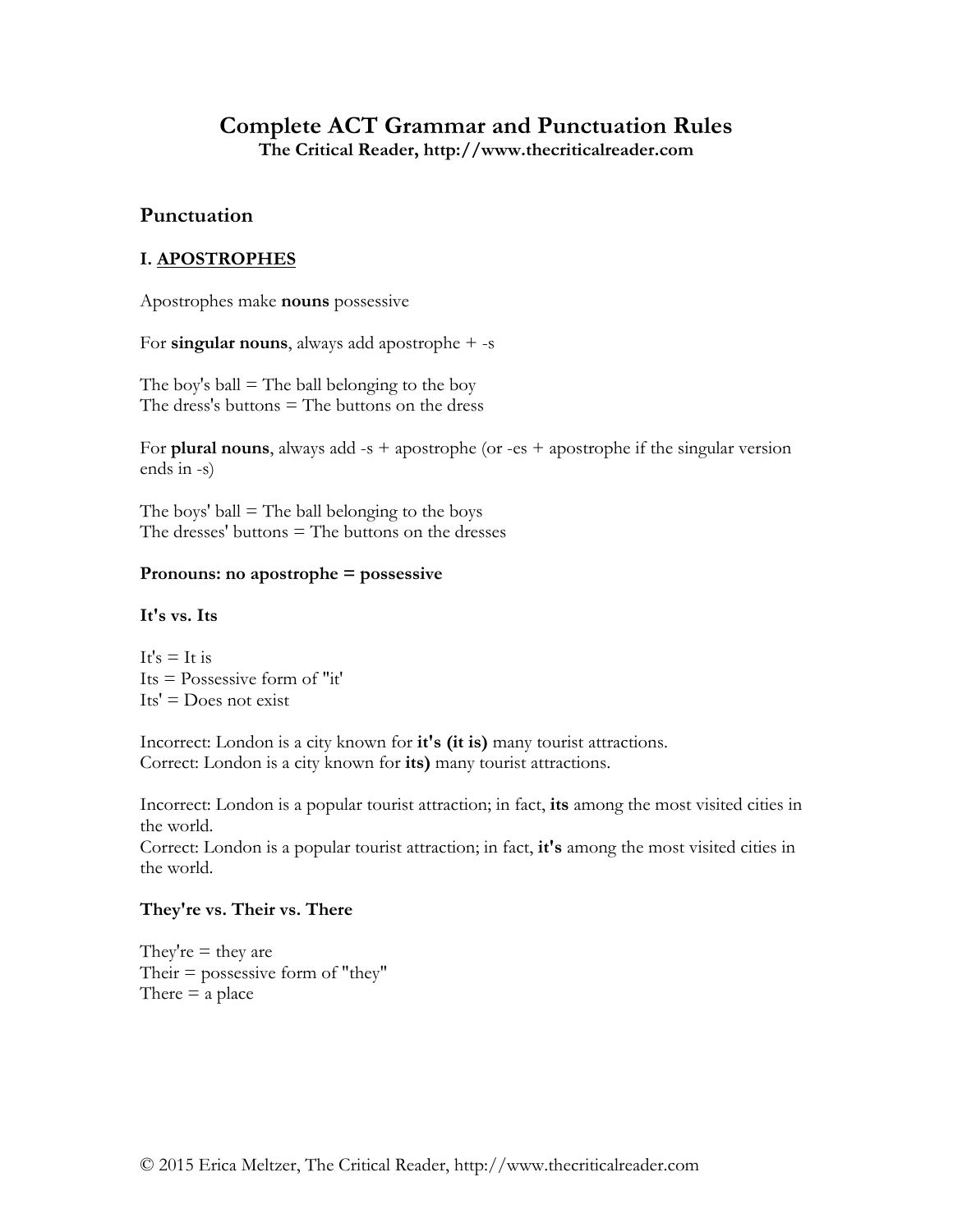They're

Correct: London and Paris are two of the most famous cities and Europe, and **they're (they are)** known for having many tourist attractions.

## Their

Correct: London and Paris are known for **their** many tourist attractions.

# There

Incorrect: In the nineteenth century, Paris was considered the capital of the art world because so many famous painters lived and worker **there**.

## **Who's vs. Whose**

 $W$ ho's  $=$  Who is

Correct: Barbara McClintock is a scientist **who's (who is)** best known for her discovery of "jumping" genes.

Whose = Possessive of who

Correct: Barbara McClintock is a scientist **whose** discovery of "jumping" genes helped earn her the 1983 Nobel Prize in Physiology or Medicine.

Note that "whose," unlike "who," can be used for both people and things/places.

Correct: London is a city **whose** many museums, palaces, and monuments make it a popular tourist destination.

# **II. SEMICOLONS & PERIODS**

Semicolon = Period

**Semicolons are used:**

# **1. Between two complete sentences**

London is an old city; it has many new buildings.

# **2. Before conjunctive adverbs such as** *however***,** *moreover***, and** *therefore* **when they are used to begin a clause**

London is an old city; however, it has many new buildings. London is an old city; therefore, it has buildings from many different eras.

**Note: ACT grammar questions testing** *however* **will use a semicolon in the correct version whereas rhetoric questions will use a period.**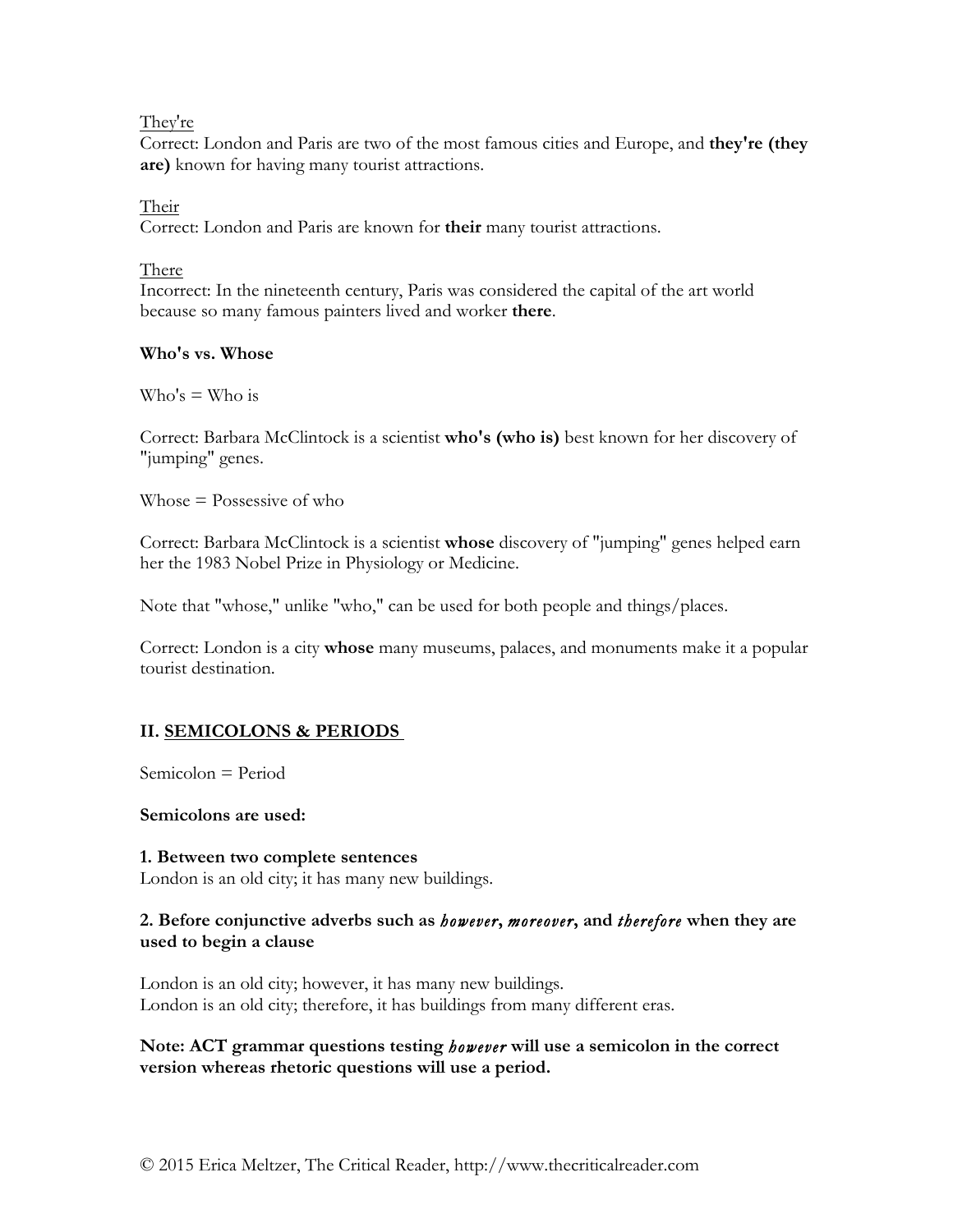## **III. COMMAS**

#### **Commas should be used:**

## **1. Before a Coordinating Conjunction to join two full sentences (Independent Clauses)**

Coordinating Conjunctions, aka FANBOYS: For, And, Nor, But, Or, Yet, So

**And** and **But** are the two most popular conjunctions on the ACT; other coordinating conjunctions appear only rarely.

Correct: London is a very old city, but some parts of it are extremely modern.

## **2. Between a dependent clause and an independent clause when the dependent clause comes first.**

Dependent clauses are clauses that cannot stand on their own as full sentences. They begin with **subordinating conjunctions** such as *before*, *after*, *because*, *when*, *until*, *unless*, and *since*.

Dependent Clauses:

Because I went home After we returned from the movie When we visited Chicago

In the following sentence, the dependent clause is in bold.

Correct: **Because London is a very old city**, it has buildings from many different eras.

**Note:** When "strong" subordinating conjunctions such as (**al)though** and **even though** are used to start a dependent clause, a comma should be used between the dependent clause and the independent clause, regardless of which one comes first.

Correct: London is a very old **city, although** some parts of it are extremely modern. Correct: **Although** London is a very old **city, some** parts of it are extremely modern.

#### **3. Around non-essential words and phrases**

A non-essential clause is simply a clause that can be removed from a sentence without affecting its essential meaning. It's like a little interruption. When the information between the commas is crossed out, the sentence still makes sense -- even if the meaning is changed.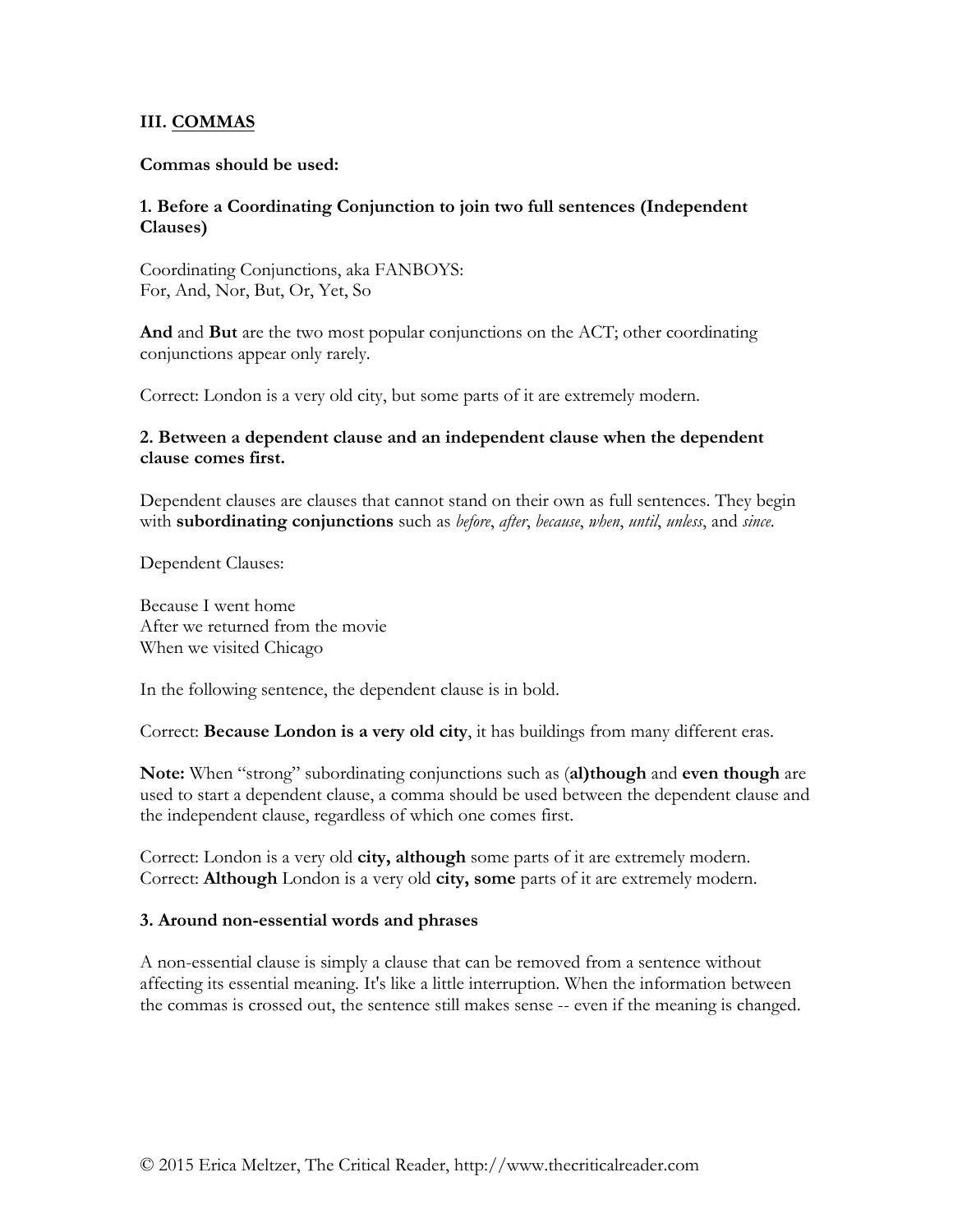Non-essential clauses are always surrounded by commas.

Incorrect: London **which is a very old city,** has some extremely modern parts.

Correct: London**, which is a very old city,** has some extremely modern parts. (London…has some extremely modern parts.)

#### **The same goes for single words:**

Incorrect: London is a very old city. It does **however,** have some very modern parts. Incorrect: London is a very old city. It does **however,** have some very modern parts. Correct: London is a very old city. It does**, however,** have some very modern parts.

**Note:** names and titles with commas around them should be treated like any other nonessential clause. Simply cross out the name or title, and see whether the sentence makes sense **in context** without the name or title.

## **4. To separate items in a list**

Comma before *and* is optional

Correct: Hiking, skiing, and white-water rafting have always been some of my favorite activities.

Correct: Hiking, skiing and white-water rafting have always been some of my favorite activities.

## **5. To separate adjectives whose order could be reversed**

Correct: The groaning, rumbling train finally pulled into the station Correct: The rumbling, groaning train finally pulled into the station

**Note:** Commas should also be used after introductory words or phrases (e.g. however, in the beginning, as a result), but this usage is not normally tested on the ACT. Questions involving these words/phrases normally test meaning rather than grammar and will include the commas.

#### **Commas should NOT be used:**

## **1. Between two full sentences (Independent Clauses)**

When two stand-alone sentences are joined by a comma, the result is known as a **comma splice**. Comma splices are always incorrect.

Incorrect: London is a very old **city, some** parts of it are extremely modern. Correct: London is a very old **city. Some** parts of it are extremely modern. Correct: London is a very old **city; some** parts of it are extremely modern.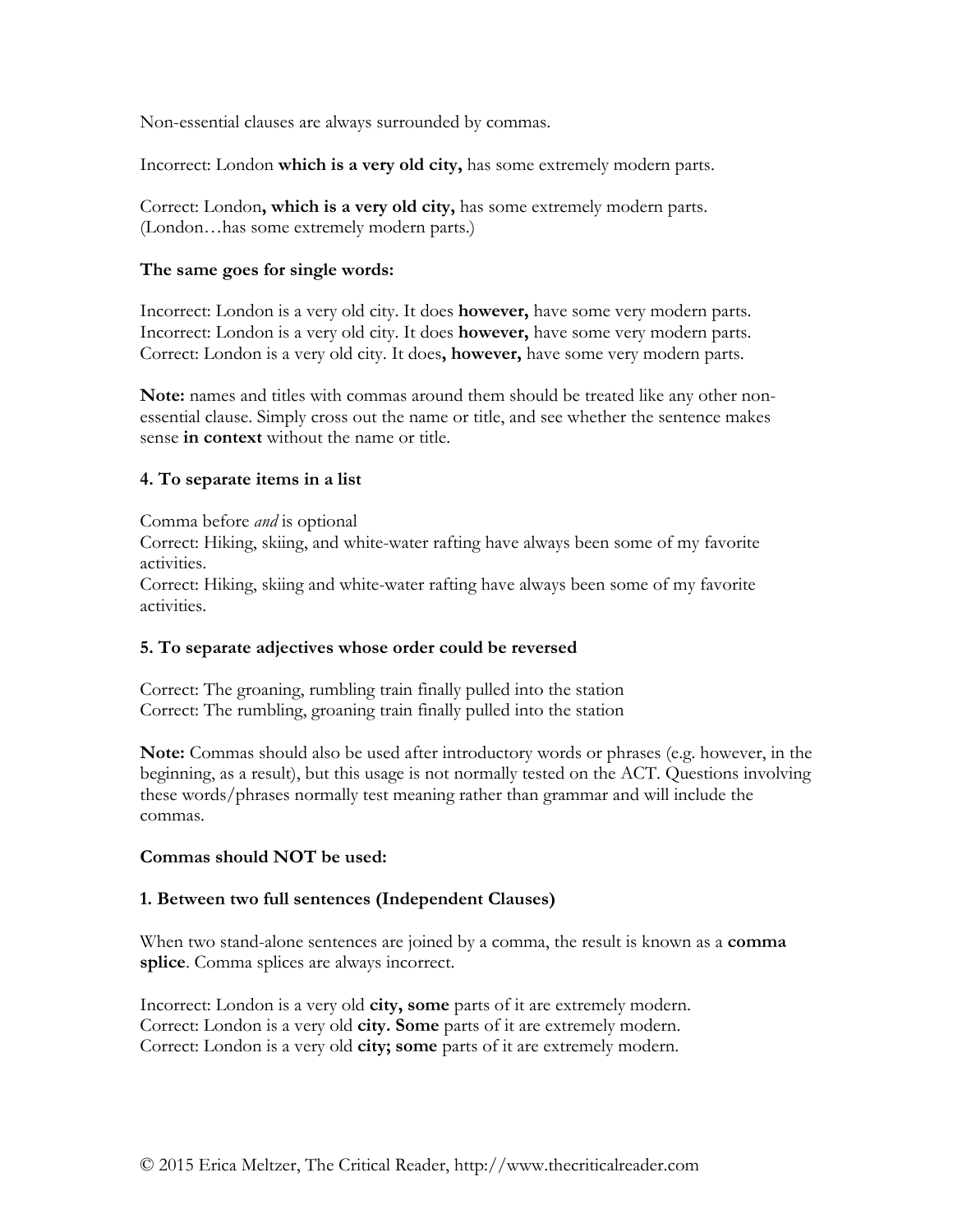## **2. Between an independent clause and a dependent clause when the independent clause comes first.**

Incorrect: London has buildings from many different **eras, because it is a very old city**. Correct: London has buildings from many different **eras because it is a very old city**.

## **3. Between two clauses with the same subject when the subject is not repeated**

Repeated Subject: London is a very old **city, but it has** many modern buildings.

Subject Not Repeated - Correct: London is a very old **city but has** many modern buildings.

Subject Not Repeated - Incorrect: London is a very old **city, but has** many modern buildings.

## **4. Between Subjects and Verbs**

This holds true even when the subject is very long.

Incorrect: European cities such London and **Paris, are** famous for their museums and monuments.

Correct: European cities such as London and **Paris are** famous for their museums and monuments.

## **5. In Compound Subjects and Compound Objects**

Incorrect: Many tourists visit London and Paris to visit **museums, and monuments**. Incorrect: Many tourists visit London and Paris to visit **museums, and monuments**. Correct: Many tourists visit London and Paris to visit **museums, and monuments**.

If you have difficulty thinking in terms of subjects and object, think of the rule this way:  $comma + and = period, so fill in a period and see whether there are two sentences. E.g.$ "Many tourists visit London and Paris to visit museums. Monuments" is clearly not two sentences, so no comma is needed.

## **6. Before or after a preposition**

Incorrect: Frida Kahlo is among the most famous **artists, of** Latin American origin. Incorrect: Frida Kahlo is among the most famous **artists of,** Latin American origin. Correct: Frida Kahlo is among the most famous **artists, of** Latin American origin.

## **7. Before or after the word "that"**

Incorrect: I finally saw the movie, that my friends had recommended. Incorrect: I finally saw the movie that, my friends had recommended. Correct: I finally saw the movie that my friends had recommended.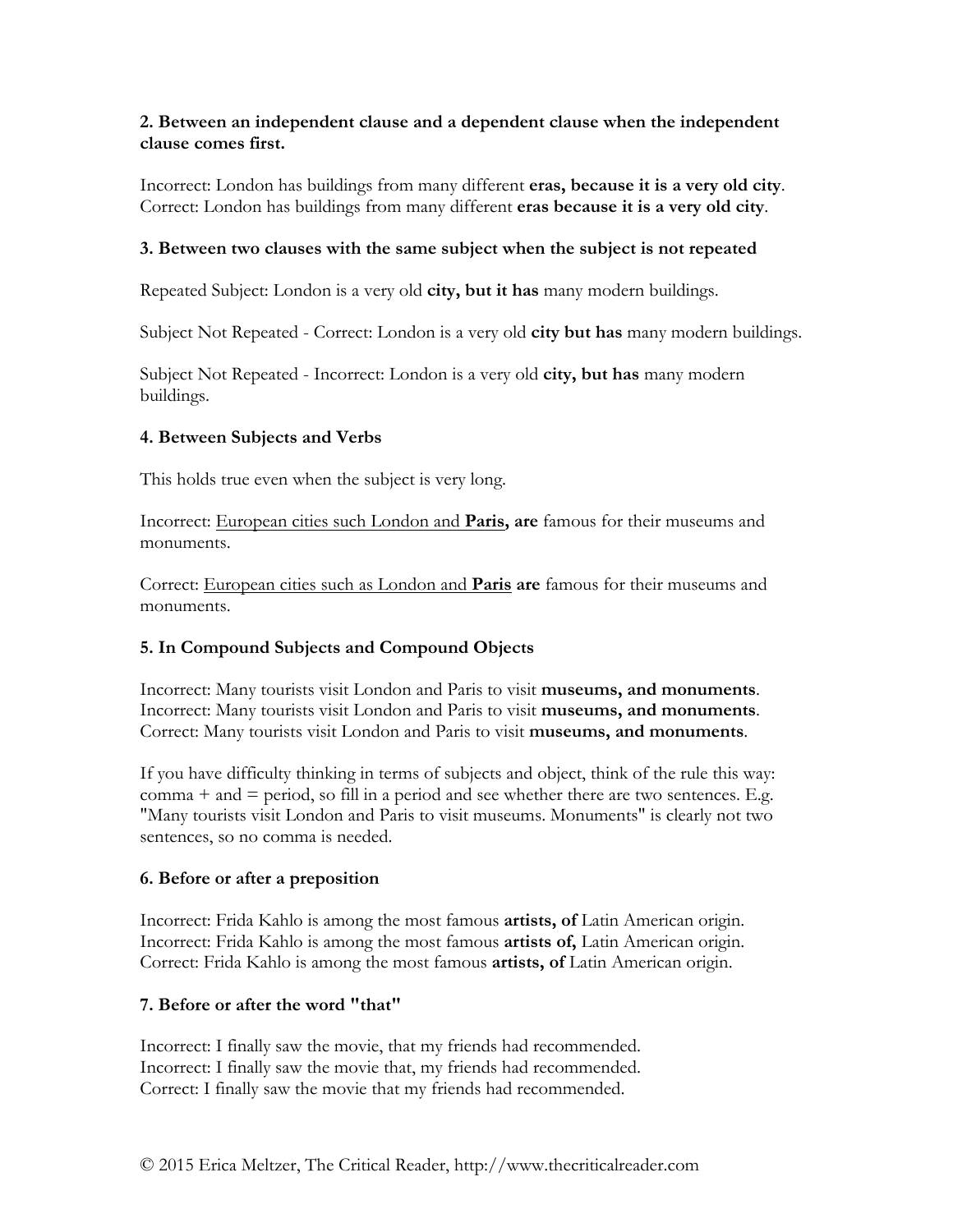**AND** in clauses in which *that* is optional and does not appear

Incorrect: He said, he would come to the movie tonight. Correct: He said (that) he would come to the movie tonight.

#### **8. Between two adjectives whose order cannot be reversed**

Incorrect: The Caribbean Sea contains some of the world's most **stunning, coral reefs**. (You wouldn't say, "The Caribbean Sea contains some of the world's most **coral, stunning reefs**.)

Correct: The Caribbean Sea contains some of the world's most **stunning coral reefs**.

#### **9. Between adjectives and noun**s

Incorrect: The Caribbean Sea contains some of the world's most **stunning, reefs**. Correct: The Caribbean Sea contains some of the world's most **stunning reefs**.

#### **10. Before an open parenthesis**

Incorrect: The Caribbean Sea contains some of the world's most stunning coral **reefs, (which** are home to thousands of species of marine life), but many of them are in danger because of overfishing and pollution.

Correct: The Caribbean Sea contains some of the world's most stunning coral **reefs (which** are home to thousands of species of marine life), but many of them are in danger because of overfishing and pollution.

## **IV. COLONS**

Colons must always follow a full sentence that can stand on its own as a complete thought. Unlike semicolons, however, they can be followed by either a full sentence or a fragment.

## **1. Before a list**

Incorrect: On our trip to London, we visited: museums, palaces, and monuments. Correct: On our trip to London, we visited these tourist attractions: museums, palaces, and monuments.

#### **2. Before an explanation**

Correct: When the Manchus took control in China 1644, the Great Wall ceased to have military **significance: the empire** now extended well north of the wall, and China's new enemies came from a different direction - across the sea.

In the example above, the second clause explains why the Great Wall ceased to have military significance. Note that in this case, the colon is grammatically identical to a period or semicolon.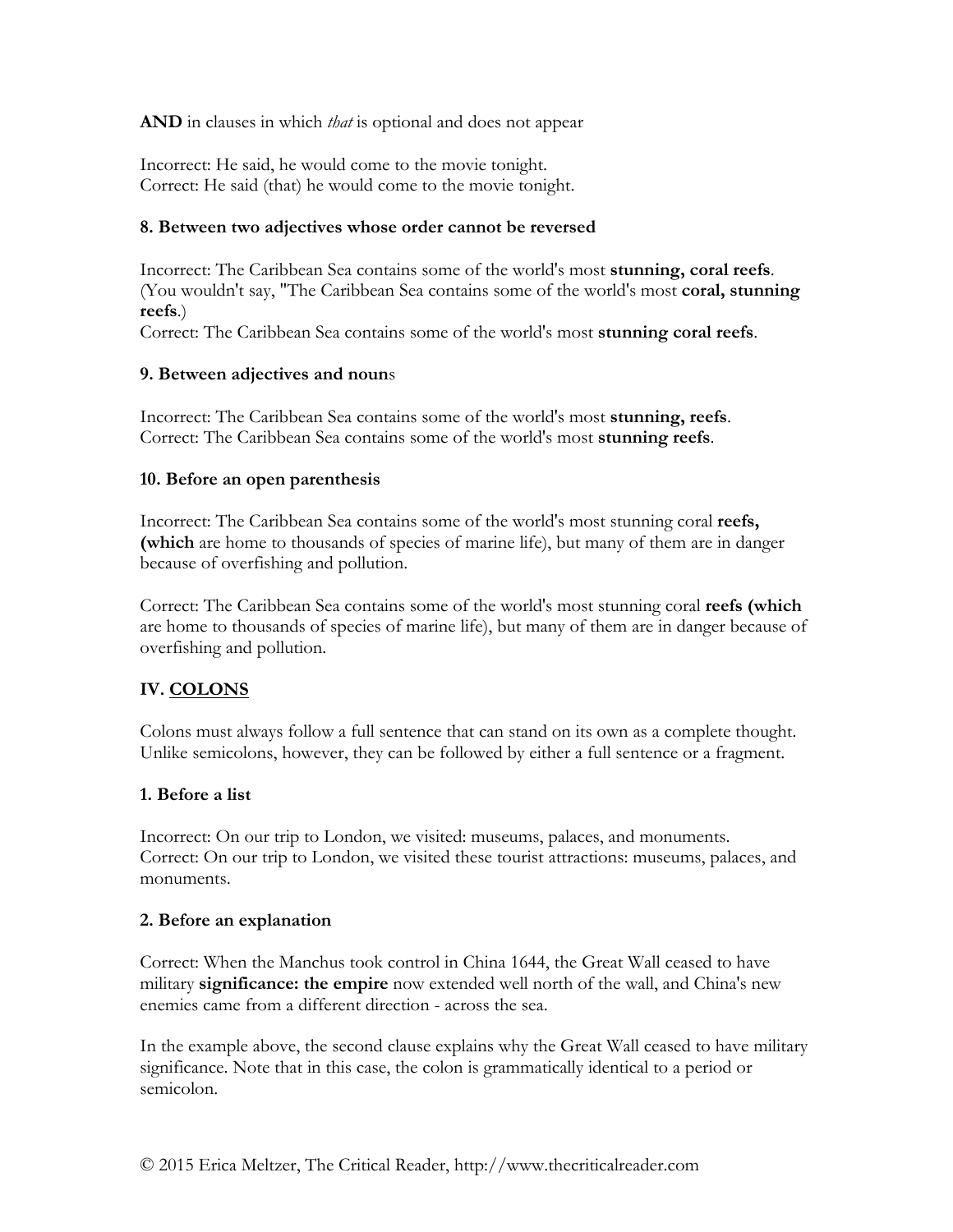# **V. DASHES**

#### **1. To indicate non-essential statements within a sentence**

Grammatically, dashes are identical to commas when used this way.

Correct: London **- which is a very old city -** has many new buildings.

#### **2. Before a list, an explanation, or to create a deliberate pause in a sentence**

Grammatically, dashes are identical to colons when used this way

Correct: London has many tourist attractions - museums, palaces, and monuments.

#### **Additional Grammar Rules**

#### **I. Wordiness/Redundancy**

Shorter is better. This is the absolute #1 rule of the ACT English section. When multiple answers are grammatically correct and express the same essential information, the shortest one will virtually always be correct. Note that most of these questions can be answered visually.

The construction of the Great Wall of China was an enormous undertaking that occurred on a very large scale and required over 3,000 workers.

A. NO CHANGE B. an enormously huge undertaking on a large scale C. an enormous undertaking, which occurred on a very large scale D. an enormous undertaking

The correct answer (D) can be determined with near certainty simply by length.

## **II. Parallel Structure**

1. Keep all lists in the same format: noun, noun noun; -ING, -ING, -ING; verb, verb, verb.

Incorrect: Deception expert Pamela Meyer has collaborated with a team of researchers to survey and analyze existing research on lying from academics, law enforcement officers, and **working as psychologists**.

Correct: Deception expert Pamela Meyer has collaborated with a team of researchers to survey and analyze existing research on lying from academics, law enforcement officers, and **psychologists**.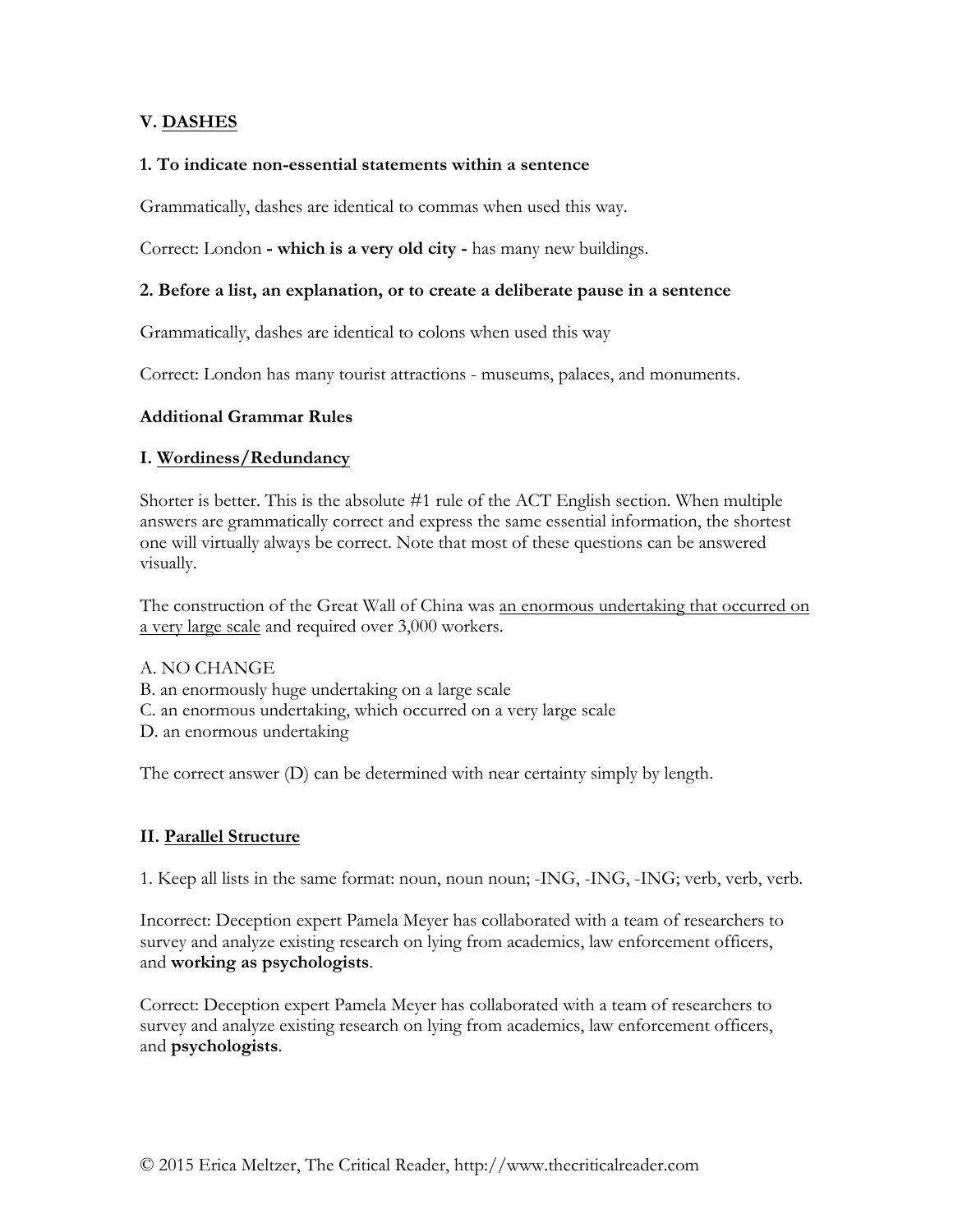2. The same is true when there are only two items joined by "and" or but. Note that when parallel structure involves infinitives ("to  $+$  verb"), it is not necessary to repeat the "to" after the first verb.

Incorrect: Deception expert Pamela Meyer has collaborated with a team of researchers **to survey and analyzing** existing research on lying from academics, law enforcement officers, and psychologists.

Correct: Deception expert Pamela Meyer has collaborated with a team of researchers **to survey and analyze** existing research on lying from academics, law enforcement officers, and psychologists.

# **III. Subject-Verb Agreement**

Singular verbs end in -s (she walk**s**) Plural verbs do not end in -s (they walk)

Most common irregular verb  $=$  to be. You **must** know the singular/plural forms of this verb in both the present (is/are) and the past (was/were).

**Tip:** If you're not sure where the subject is, look at the beginning of the sentence.

The most common way that the ACT distracts from subject-verb disagreements is to place a prepositional phrase between the subject and the verb.

Incorrect: Illegal logging in Mexican forests **have** resulted in the destruction of the monarch butterfly's habitat.

Correct: Illegal logging in Mexican forests **has** resulted in the destruction of the monarch butterfly's habitat.

Also be on the lookout for compound subjects -- two singular subjects connected by "and."

Incorrect: The Monarch and the Red Admiral **is** among the most common butterfly species in North America.

Correct: The Monarch and the Red Admiral **are** among the most common butterfly species in North America.

# **IV. Pronoun Agreement**

Singular  $=$  it, its  $Plural = they, their$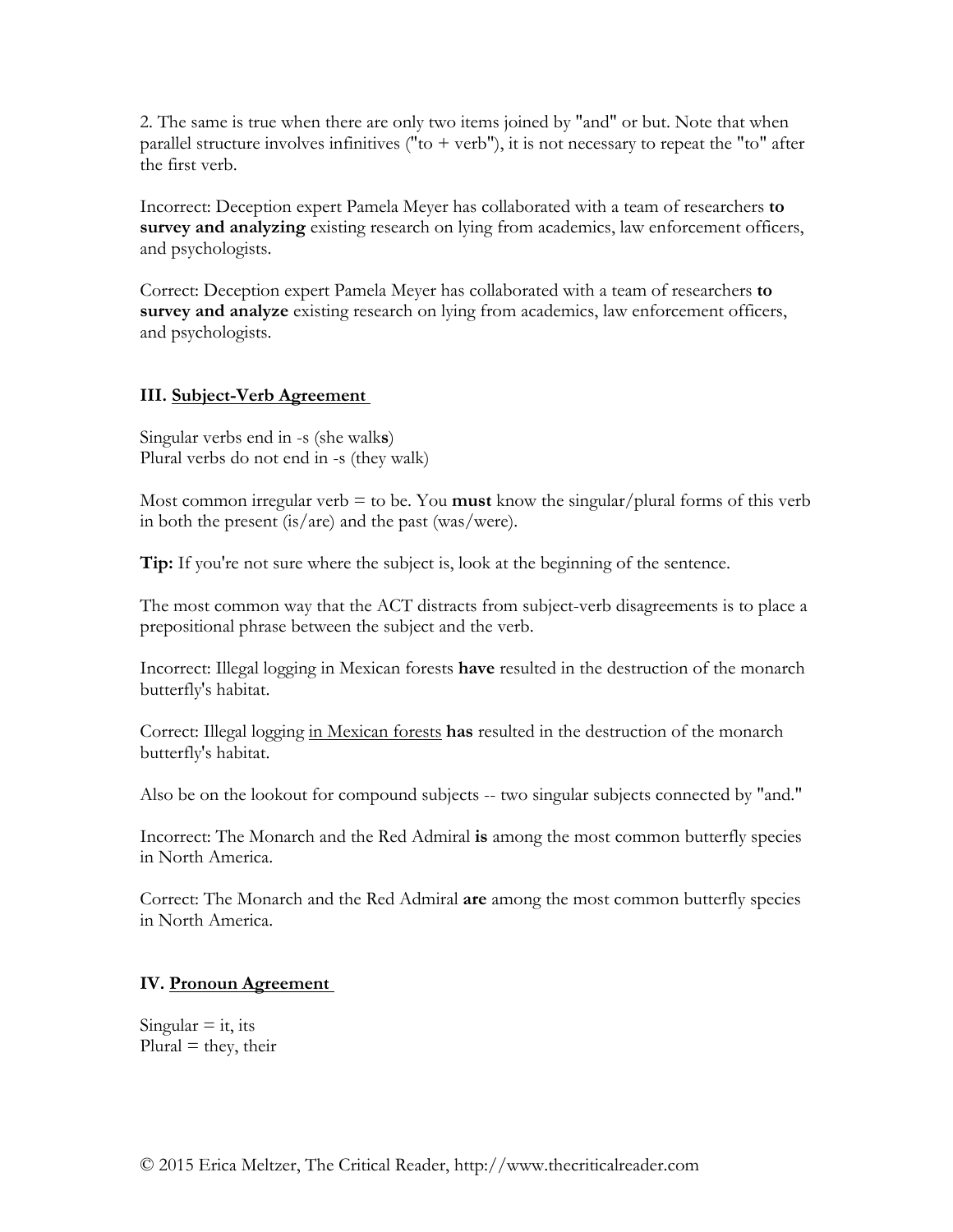Singular nouns must take singular pronouns; plural nouns must take plural pronouns. The noun to which a pronoun refers (its **antecedent** or **referent**) will not always appear in the same sentence; you may need to look at the sentence before.

Incorrect: Painter Frida Kahlo (1907-1954) was best known for her portraits. **It was** strongly influenced by indigenous Mexican culture, as revealed by her use of bright colors and dramatic symbolism.

Correct: Painter Frida Kahlo (1907-1954) was best known for her portraits. **They were** strongly influenced by indigenous Mexican culture, as revealed by her use of bright colors and dramatic symbolism.

# **V. Verb Tense**

1. Always keep verb tense consistent with that of other verbs in the paragraph. Paragraphs in the present should stay in the present; paragraphs in the past should stay in the past. Always start by checking the tense of the verbs in the sentence in question, as well as the surrounding sentences (before/after). The underlined verb must match the other verbs.

Incorrect: Painter Frida Kahlo (1907-1954) **was** best known for her portraits. She **is** strongly influenced by indigenous Mexican culture, as revealed by her use of bright colors and dramatic symbolism. In her paintings, she **combined** elements of the classic Mexican tradition with surrealist techniques.

Correct: Painter Frida Kahlo (1907-1954) **was** best known for her portraits. She **was** strongly influenced by indigenous Mexican culture, as revealed by her use of bright colors and dramatic symbolism. In her paintings, she **combined** elements of the classic Mexican tradition with surrealist techniques.

# **Important: Correct answers to most verb questions are in either the simple past (was, did, ran) or the present. Answers that include more complicated tenses (would have done, will have gone) are virtually always wrong.**

2. Present perfect and Past perfect.

You should also have some basic familiarity with two additional tenses.

Present perfect - has/have + verb. Describes an action that began in the past and that continues into the present. Signaled by "for" and "since."

Incorrect: Italy and France **are/were** tourist attractions for hundreds of years/since the eighteenth century.

Correct: Italy and France **have been** tourist attractions for hundreds of years/since the eighteenth century.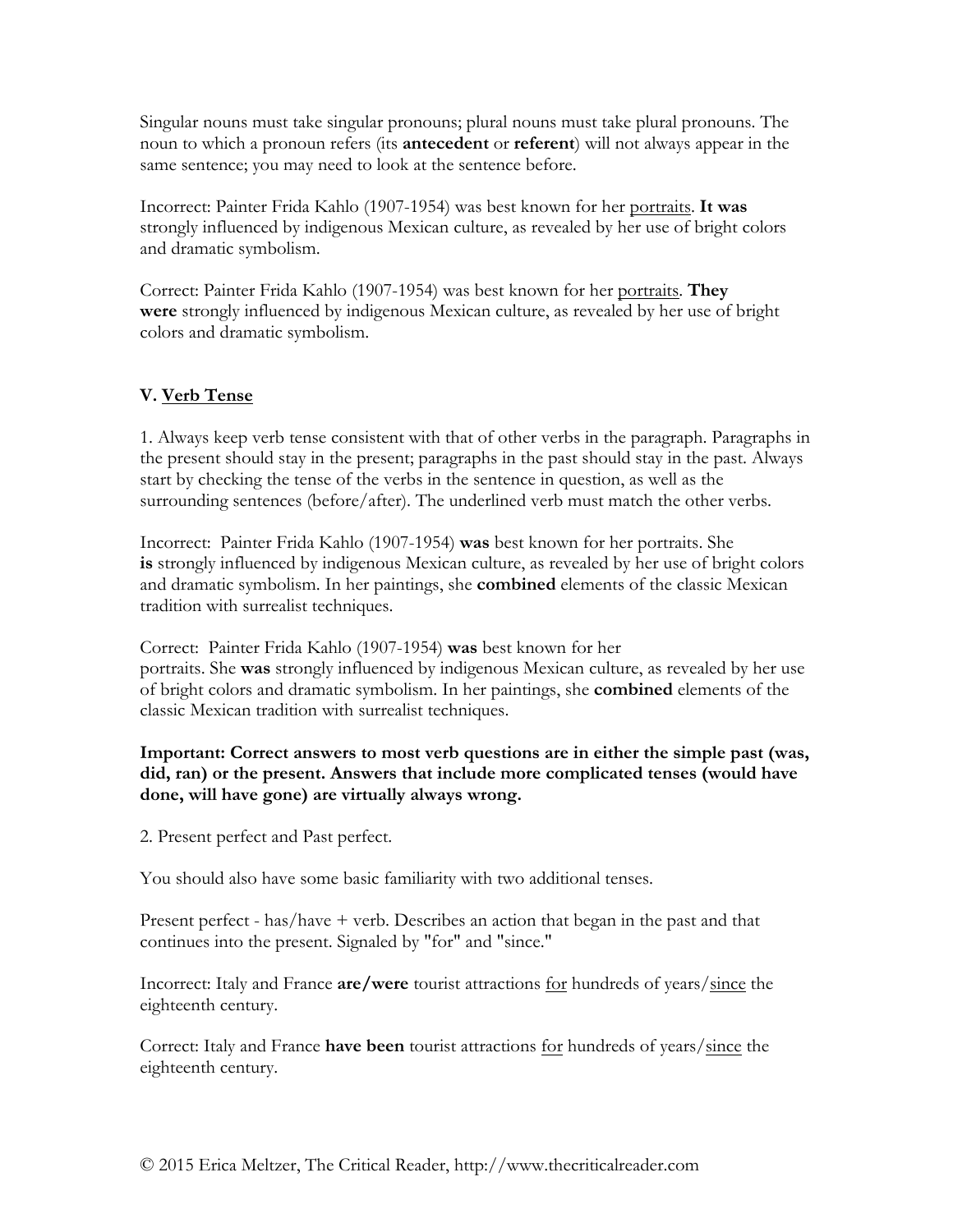Past perfect - had + verb. When a sentence describes two completed actions in the past, the past perfect can be used to describe the action that came **first**.

Most of the time, either the simple past or the past perfect can be used, e.g. "Before Mae Jemison became an astronaut, she **studied/had studied** science for many years." When this is the case, you will not be asked to choose between the simple past and past perfect. When the phrase "by the time" appears, however, the past perfect must be used.

Incorrect: By the time Mae Jemison became an astronaut, she **studied** science for many years.

Correct: By the time Mae Jemison became an astronaut, she **had studied** science for many years.

# **VI. Adjectives & Adverbs**

Adjectives modify nouns: the good book, the boring class, the exciting trip

Adverbs modify verbs and usually end in -ly: the girl ran quickly, the top came off suddenly, the wind blew strongly

1. Adjective vs. Adverb

On the ACT, adjectives and adjectives are switched.

Incorrect: The monkey, a traditional Mexican symbol, appears **frequent** in Frida Kahlo's paintings.

Correct: The monkey, a traditional Mexican symbol, appears **frequently** in Frida Kahlo's paintings.

2. Comparatives and Superlatives

Comparative - "adjective + -er" or "more + adjective" (better, stronger, more interesting)

Superlative - "adjective + -est" or "most + adjective" (best, strongest, most interesting)

When -er is used, "more" should not be used as well.

When -est is used, "most" should not be used as well.

Incorrect: Mexican folk art exerted a **more stronger** influence on Frida Kahlo's paintings than Surrealism did.

Correct: Mexican folk art exerted a **stronger** influence on Frida Kahlo's paintings than Surrealism did.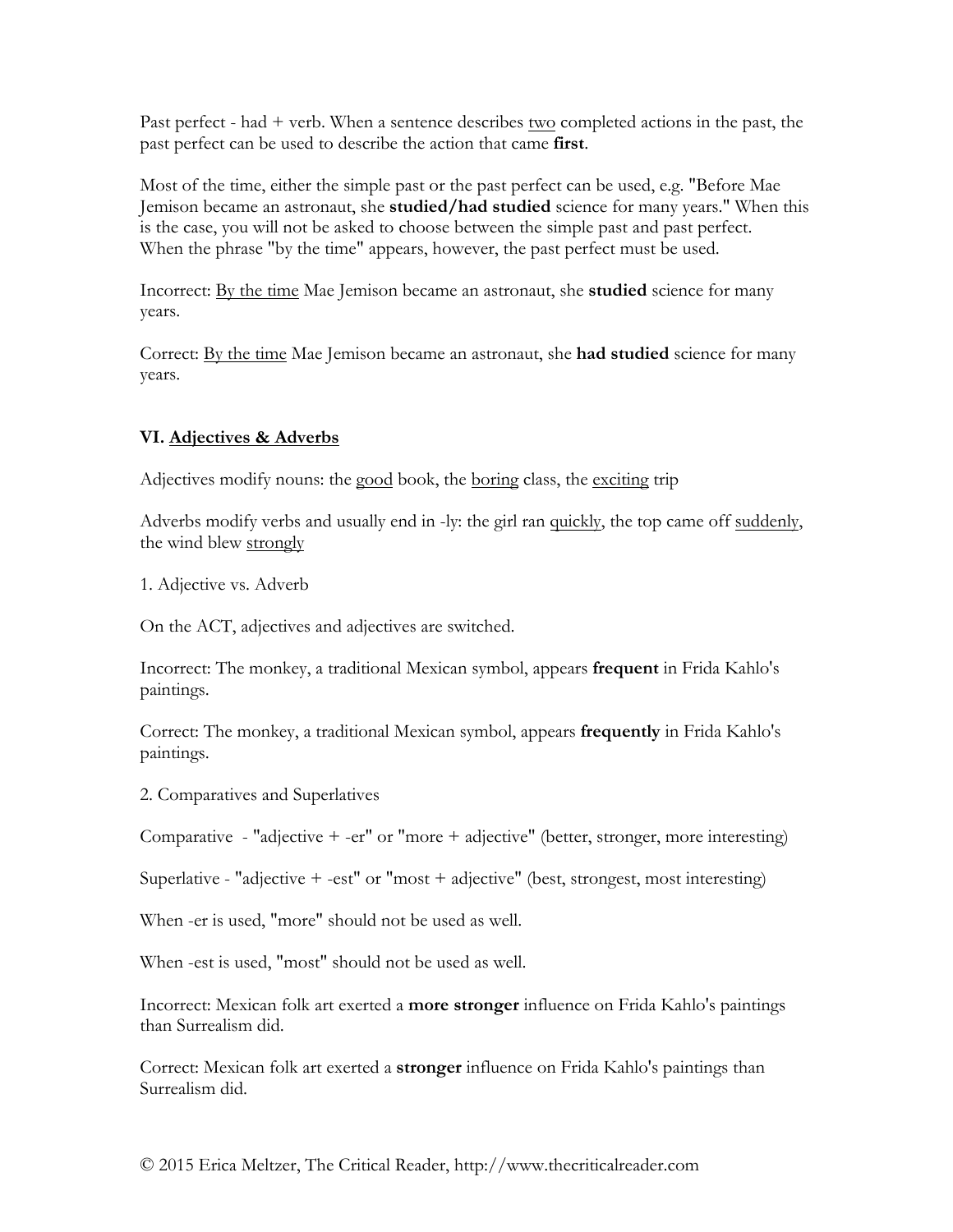## **VII. Word Pairs**

(N)either…(n)or Not only…but (also) As…as

When one of these pairs of words appears in a sentence, the other must appear as well.

Incorrect: Not only did Mae Jemison study science as a girl growing up in Chicago, **and** she (also) studied ballet.

Correct: Not only did Mae Jemison study science as a girl growing up in Chicago, **but** she (**also**) studied ballet.

#### **VIII. Who, Which, and Whom**

1. Who, whom  $=$  people, which  $=$  things

Correct: Frida Kahlo was an artist **who** gained renown for her portraits Incorrect: Frida Kahlo was an artist **which** gained renown for her portraits

2. "Whom" before a verb  $=$  wrong

Incorrect: Frida Kahlo was an artist **whom** earned renown for her portraits. Correct: Frida Kahlo was an artist **who** earned renown for her portraits.

3. "Whom" after a preposition  $=$  right

Correct: Frida Kahlo is an painter **to whom** many artists owe their inspiration. Correct: Frida Kahlo is an painter **to who** many artists owe their inspiration.

## **IX. Modification: Dangling and Misplaced Modifiers**

Always place modifiers as close as possible to the nouns they modify.

1. When a modifier begins a sentence, the subject must immediately follow. If it does not, a **dangling modifier** is created.

Incorrect: Born in Mexico City in 1907, self-portraits were what Frida Kahlo was best known for.

Correct: Born in Mexico City in 1907, Frida Kahlo was best known for her self-portraits.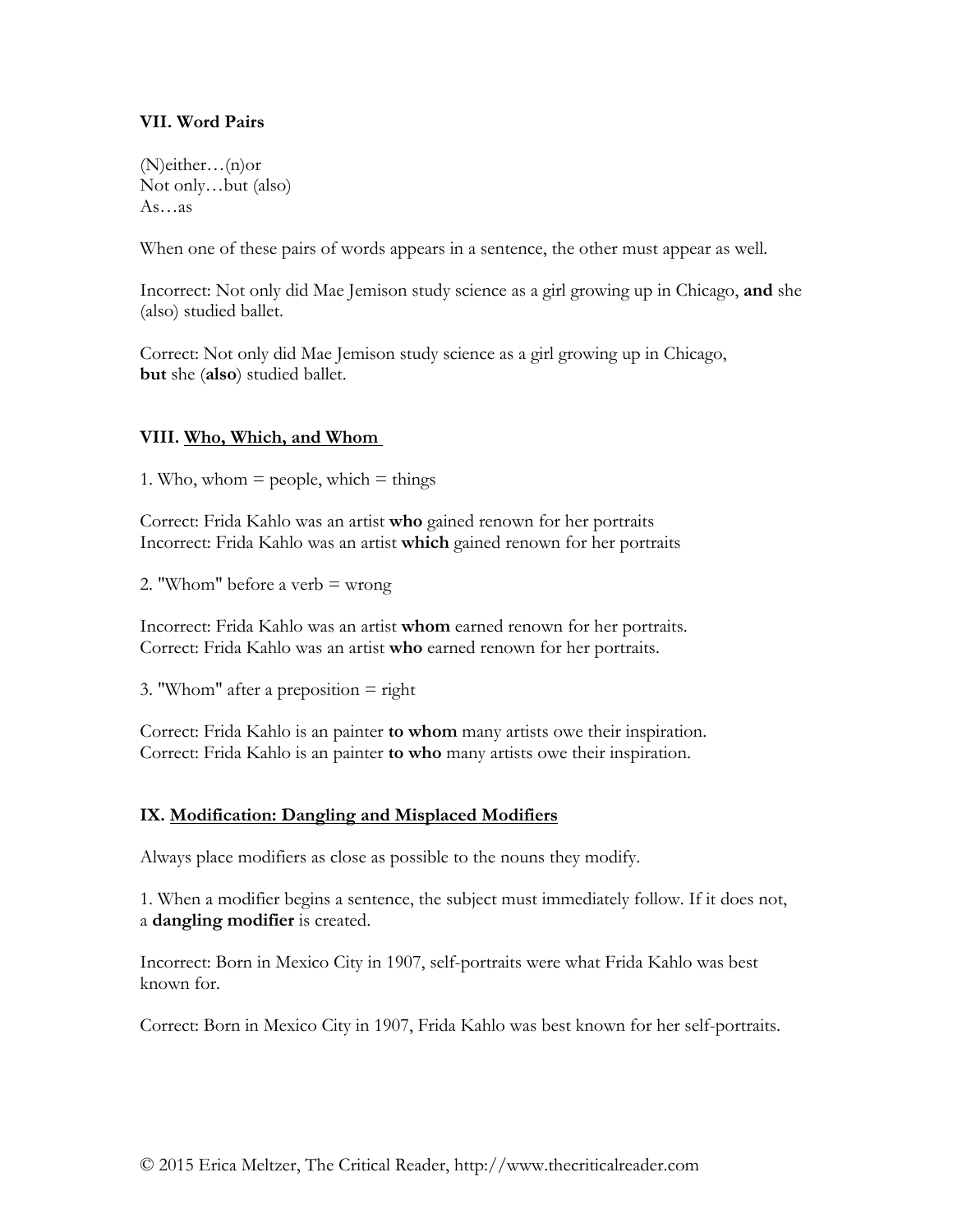2. **Misplaced modifiers** can occur anywhere in a sentence

Incorrect: The Great Wall of China was constructed was by thousands of workers originally consisting of separated military fortifications. (The sentence makes it sound as if the *workers* originally consisted of separated military fortifications.)

Correct: The Great Wall of China was constructed, originally consisting of separated military fortifications, was by thousands of workers. (This version makes it clear that the Wall originally consisted of separated military fortifications.)

# **X. Pronoun Case (I vs. me)**

When pronoun case is tested, it will always be plural: usually proper name + pronoun (Rob and me) or two pronouns (him and me).

If name + pronoun, cross out the proper name and answer by ear. If two pronouns, cross out each pronoun in turn and answer by ear.

Incorrect: Last year, my **mother and me** attended the Gathering of Nations, the largest annual meeting of Native Americans in the United States.

Crossed out: Last year, ….**me** attended the Gathering of Nations, the largest annual meeting of Native Americans in the United States.

Correct: Last year, my **mother and I** attended the Gathering of Nations, the largest annual meeting of Native Americans in the United States.

# **XI. Idioms and Diction**

Incorrect: Could/should/would **of** Correct: Could/should/would **have**

Than - comparison Then - sequence of events. More/less…**than**, NOT more/less…**then**

Other diction questions may test prepositions or verbs, but these can only be answered by ear. There is no way to determine the answer by using a rule.

Incorrect: The Great Wall of China might have been more effective **with** keeping people in than keeping invaders out.

Correct: The Great Wall of China might have been more effective **at** keeping people in than keeping invaders out.